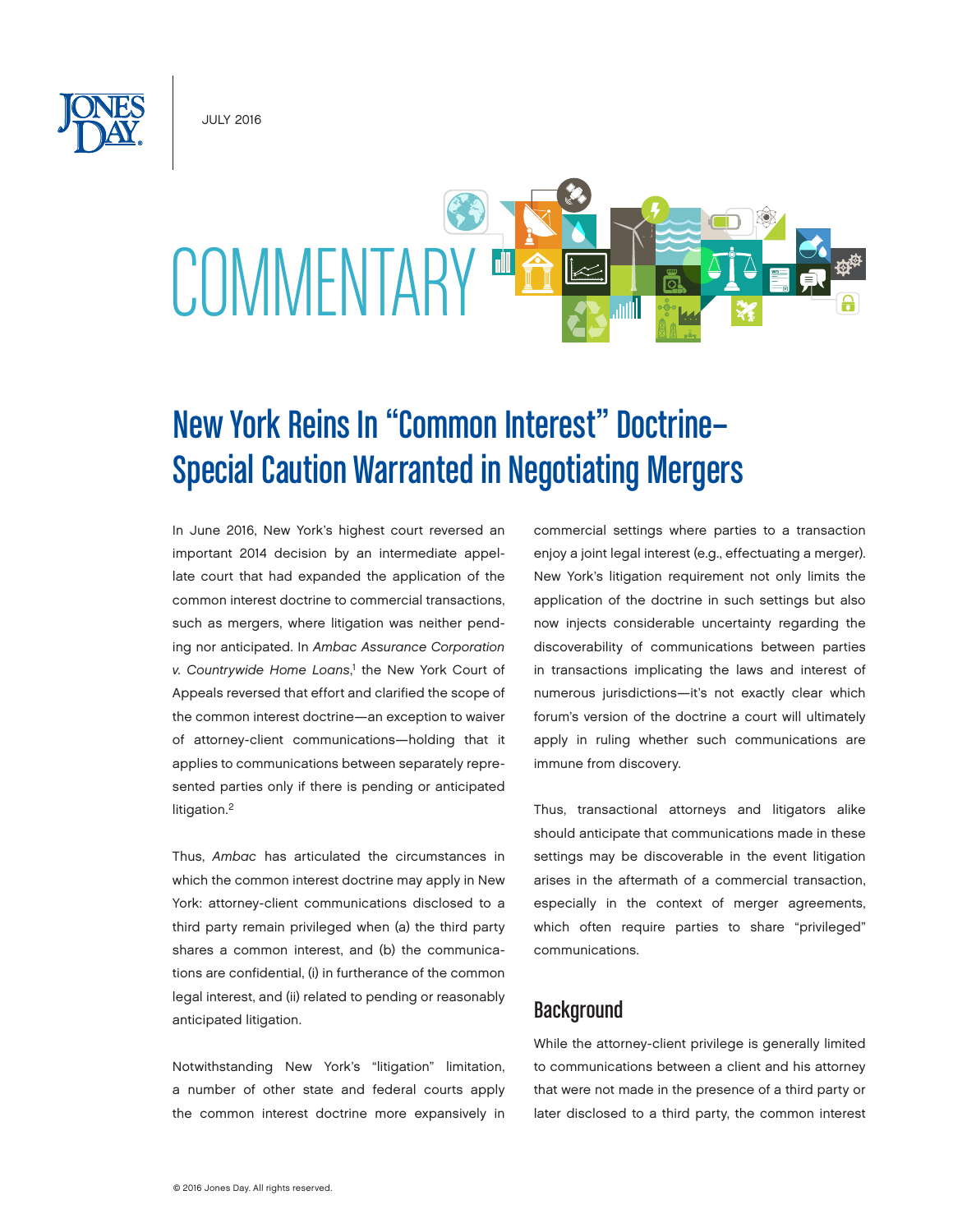doctrine grants protection to confidential communications exchanged between separately represented parties, as long as they were made for the purpose of pursuing a joint legal strategy.<sup>3</sup> Accordingly, some jurisdictions have deemed the common interest doctrine to protect communications made in the transactional context, even where multiple parties are involved.4

New York courts, however, have traditionally imposed a "litigation requirement" to the common interest doctrine. In other words, New York law has long held that in order for the doctrine to apply to communications made in furtherance of a joint legal interest, the parties must face pending litigation or reasonably anticipate litigation.<sup>5</sup>

# The First Department Breaks from Tradition: No Litigation Requirement

But in 2014, a unanimous decision by the First Department of New York's Appellate Division sought to do away with this litigation requirement, stating that it disagreed with prior cases holding that pending or anticipated litigation was necessary for the common interest doctrine to apply.<sup>6</sup>

The decision stemmed from a legal battle where Ambac Assurance Corporation ("Ambac") sued Countrywide Home Loans ("Countrywide") and Bank of America ("BoA"), alleging that it was fraudulently induced to insure certain mortgagebacked securities issued by Countrywide. The discovery dispute that led to the First Department's ruling stemmed from communications between Countrywide and BoA with their separate counsel during their merger negotiations, but before their merger was consummated in 2008.

BoA argued that the common interest doctrine protected its communications with Countrywide and its attorneys during the merger process, because the communications were related to important common legal issues between the parties and necessary for the successful completion of the merger. Indeed, BoA argued, the merger agreement itself required the parties to work on numerous pre-closing legal issues and share privileged information relating to such issues, including those requiring regulatory and third-party approvals. The communications were subject to the merger agreement's confidentiality provisions, and the parties had signed a common interest agreement before signing the merger agreement. Ambac, on the other hand, maintained that any claimed attorney-client privilege over the pre-closing communications were waived when they were shared between Countrywide and BoA.

The trial court sided with Ambac, holding that there was no showing of pending or reasonably anticipated litigation for the common interest doctrine to apply under New York law. In reversing the trial court, the First Department cited with approval to several federal court decisions that had "overwhelmingly rejected" the litigation requirement for the doctrine to apply, noting that the attorney-client privilege itself is not tied to litigation, and routinely applies in non-litigation settings to facilitate compliance with the law. As a result, the First Department determined that the policy objective of furthering legal compliance via candid communication between counsel in a transaction warranted a departure from New York's litigation requirement for the common interest doctrine to apply—litigation was no longer a necessary element of the doctrine.

# New York's High Court Maintains that Common Interest Is Tied to Litigation

In a lengthy 4–2 decision, the New York Court of Appeals reversed the First Department, rejecting the intermediate appellate court's attempt to expand the scope of the common interest doctrine to communications that do not involve pending or reasonably anticipated litigation.<sup>7</sup> Thus, as applied to the BoA-Countrywide communications, the Court of Appeals in *Ambac* held that where the litigation requirement is not satisfied, the common interest doctrine does not apply to communications made in the context of a merger,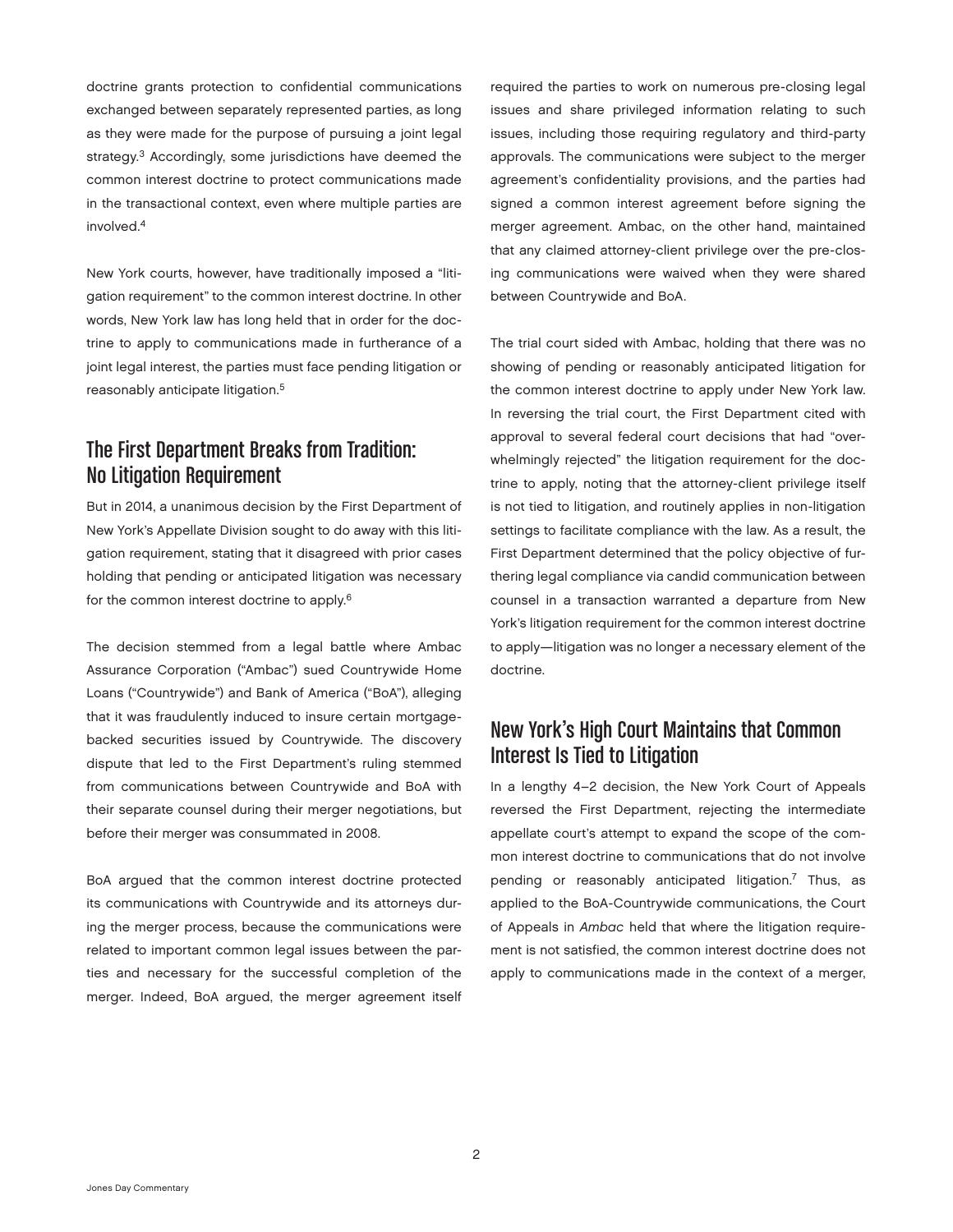even though those communications are made in pursuit of a common goal (completion of the transaction).8

The decision did acknowledge that many federal courts (including the Second, Third, Seventh, and Federal Circuits) and the Restatement (Third) parted with the law in New York but noted that the expanded doctrine (with no litigation requirement) was not uniformly adopted.<sup>9</sup> Moreover, the Court of Appeals' decision was grounded in policy considerations. Among them, the court's chief concern was that expanding the doctrine beyond the litigation setting would invite potential for abuse, resulting in the loss of evidence of a wide range of purely business communications between parties who nevertheless assert the doctrine to protect the disclosure of such non-legal communications.<sup>10</sup>

It is policy considerations such as these that drove the court's decision to hold that construing the doctrine narrowly outweighed the justification for its expansion. The court noted that the needs of disclosure of information must be balanced against the importance of encouraging free communication between clients and counsel.<sup>11</sup> To achieve the ideal balance between these competing interests, the court determined that the common interest doctrine should apply only when it best serves the need for such free communication with little chance of being misused.12 Finally, the court noted that the number of mergers and other commercial transactions has not decreased, despite the lack of extension of the common interest doctrine.13

# Conclusion (What Now?)

New York's courts are keenly aware that other jurisdictions take a broader view of the common interest doctrine. In Delaware, for example, there is no litigation requirement; instead, the statute states that there is a general common interest exception between separately represented clients and their respective counsel.<sup>14</sup> Likewise, as the Court of Appeals acknowledged, federal appellate courts routinely apply the doctrine outside the litigation context.<sup>15</sup>

This difference in application of the doctrine among jurisdictions raises a significant question: whose privilege law will apply in the case of a conflict of law? If a litigant brings an action in New York and requests discovery of communications from a merger between Delaware entities that was principally consummated in New York, would the court deny production of the communications pursuant to Delaware's broad view of the privilege, or compel production pursuant to New York's narrow application? To confuse matters further, New York's courts may apply different standards in resolving such thorny questions.

What is clear is that the *Ambac* decision should affect litigation strategy in business transactions. Transactional attorneys and litigators alike should anticipate the disclosure of communications in these settings—especially in the context of merger agreements, which often require parties to share privileged communications—and recommend alternative strategies to clients. For example, parties may wish to consider entering into common-interest agreements at the outset of negotiations that specifically reference either pending or reasonably anticipated litigation (e.g., by shareholders or regulators).